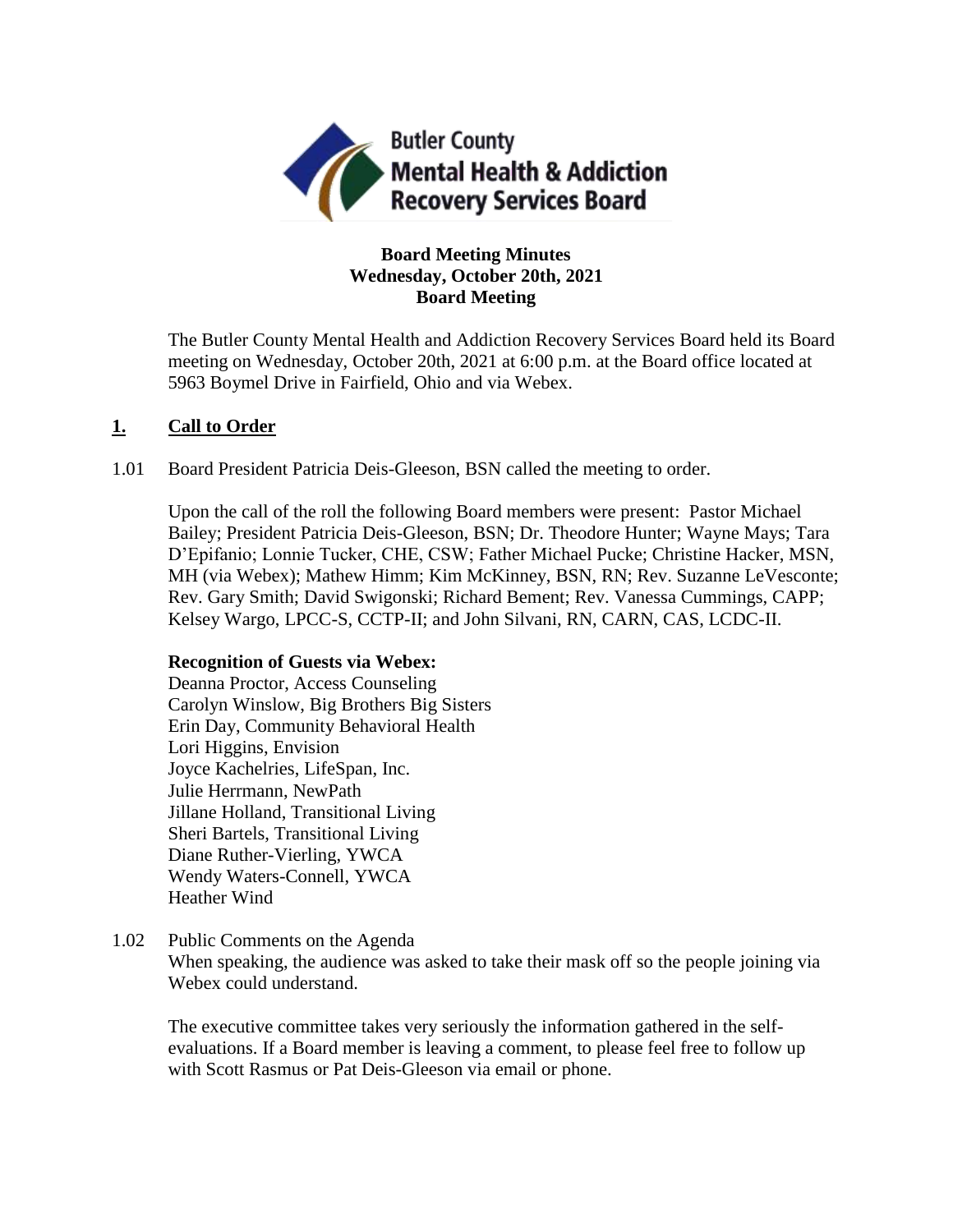There will be a Board discussion session added to the board meeting agenda periodically at Board meetings until June 2022, to allow Board members to share thoughts and concerns.

## **2. Board Communication & Announcements**

### 2.01 **Executive Directors Report**

A. COVID Update

Dr. Rasmus gave a COVID update, including his efforts towards reaching out to the legislature concerning petitioning for a hybrid model board meeting.

## B. Hotline and Warmline Survey v 988 Line

To prepare for the new 988 number scheduled for July 2022, the area code will be added in order to dial a local seven digit exchange. The 988 will be the federal crisis line. There is concern for how it will be integrated and connected with the Butler County crisis line, mobile crisis team, Heroin Hopeine and other resources. The 988 line is targeting an 80% call answer rate and 50% text rate. The Butler County hotline currently answers 100% of calls. Butler County line also has licensed nurses and behavioral health professionals. There are concerns about certifications with the 988 line and about who the staff will be. The state will finalize their 988 transition plans in January for July 2022, although they are not near where they need to be. Dr. Rasmus is on the state task force group committee and will be able to voice these concerns.

# C. Crisis Stabilization Unit Update

Dr. Rasmus has been following the process that was presented at the June board meeting. There are 8 focus groups: SUM (System Unification), judicial, hospital, clergy, NAMI/consumer, provider, law enforcement/fire department, and community. There have been two sets of meetings from the eight focus groups, for a total of 16 sets of minutes. They have all been posted on BoardDocs for review. From these eight focus groups, Dr. Rasmus now has participants for an advisory committee. The goal is to begin Advisory Group meetings the first week in November.

Troy Harper has done a qualitative analysis of the first eight meetings thus far. He will have all 16 meetings done by the November board meeting. He looked at themes in the minutes, identified what they were and color coded them in a list by most to least frequent.

Dr. Rasmus provided summaries of the following articles E - G:

E. Khandekar, A., & Cavale, S. (2021, October 13). *U.S. FDA gives marketing nod to an e-cigarette for the first time*. Reuters. Retrieved October 15, 2021, from [https://www.reuters.com/business/healthcare-pharmaceuticals/us-fda](https://www.reuters.com/business/healthcare-pharmaceuticals/us-fda-authorizes-new-e-cigarette-products-2021-10-12/.%C2%A0)[authorizes-new-e-cigarette-products-2021-10-12/.](https://www.reuters.com/business/healthcare-pharmaceuticals/us-fda-authorizes-new-e-cigarette-products-2021-10-12/.%C2%A0)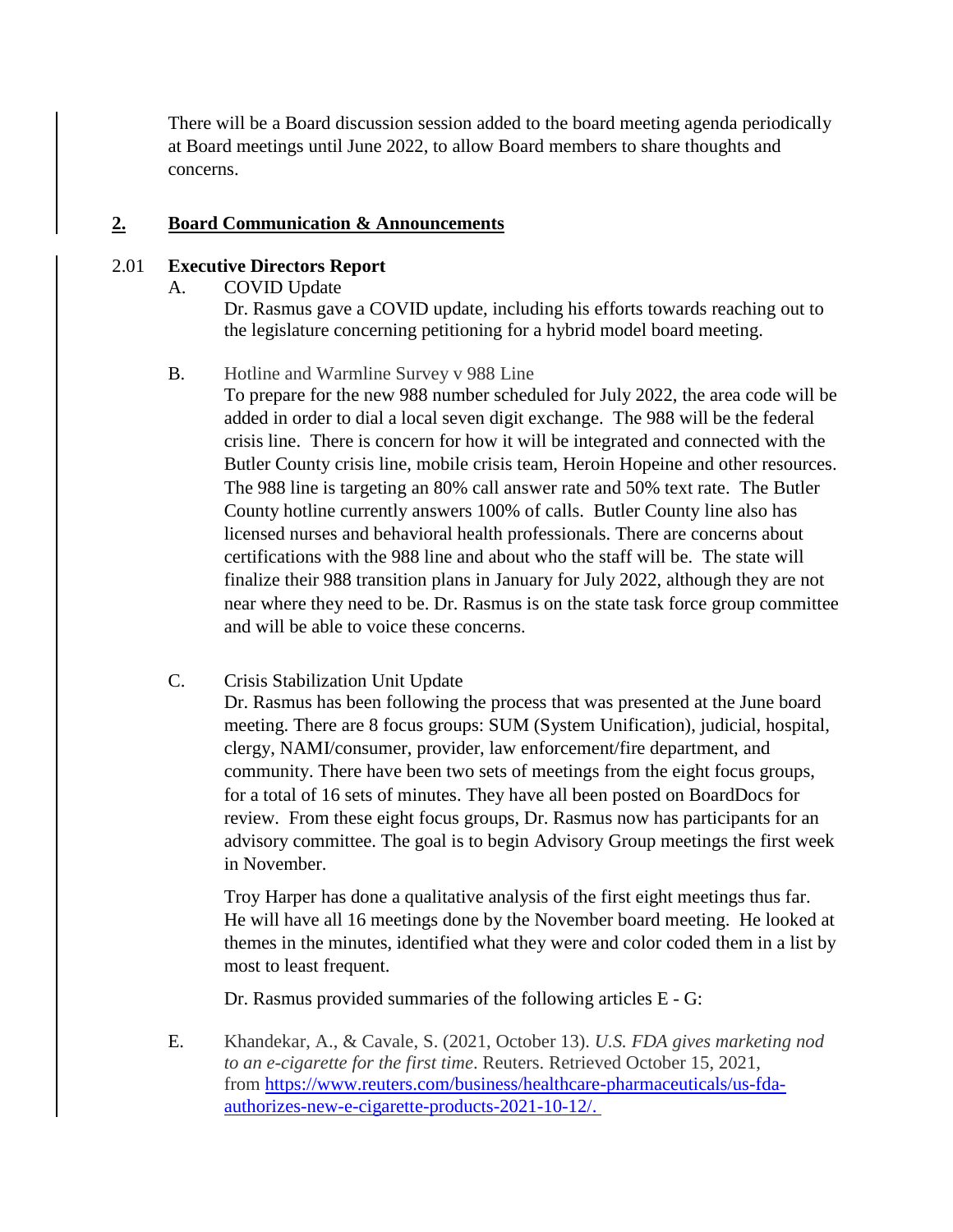- F. *Watch NBC nightly news with Lester Holt excerpt: DEA head sounds alarm on deadly counterfeit pills sold on social media - NBC.com* [Video]. (2021, September 27). NBC. [https://www.nbc.com/nbc-nightly-news/video/dea-head](https://www.nbc.com/nbc-nightly-news/video/dea-head-sounds-alarm-on-deadly-counterfeit-pills-sold-on-social-media/133061967)[sounds-alarm-on-deadly-counterfeit-pills-sold-on-social-media/133061967](https://www.nbc.com/nbc-nightly-news/video/dea-head-sounds-alarm-on-deadly-counterfeit-pills-sold-on-social-media/133061967)
- G. Preidt, R., & Foster, R. (2021, October 14). *CDC Reports Record High 12-Month Drug Overdose Death Toll*. [https://www.usnews.com/news/health](https://www.usnews.com/news/health-news/articles/2021-10-14/cdc-reports-record-high-12-month-drug-overdose-death-toll)[news/articles/2021-10-14/cdc-reports-record-high-12-month-drug-overdose](https://www.usnews.com/news/health-news/articles/2021-10-14/cdc-reports-record-high-12-month-drug-overdose-death-toll)[death-toll](https://www.usnews.com/news/health-news/articles/2021-10-14/cdc-reports-record-high-12-month-drug-overdose-death-toll)
- H. Board Development Committee Meeting The Board Development Committee Meeting will be held on Wednesday, October  $27<sup>th</sup>$ , 2021 at 5:30 p.m. in the BCMHARSB training room. There are five applicants. The chosen candidate will be on the November Board meeting agenda, which will then potentially go to the State for a recommendation.
- I. North Fair Avenue Update

The North Fair Avenue building is 25 years old. The boiler and AC unit needs to be replaced. The BCMHARS Board staff has received multiple quotes. The most pressing issue is the sewer pipe, leaving the facility compromised, being unable to fully use the function of the property. The residents are now dispersed into the Sojourner residential networks throughout the county. The only people on site are the food service staff. They provide meals for the Sojourner residential facilities. A Porta Potty had to be brought in since the property sewer pipe has been compromised. Dr. Rasmus asked the board for \$122,000 in Board support to address the issues, for a worst case scenario. The Board insurance has a \$2,500 deductible. All bids have been vetted concerning the boiler and AC units.

In connection with the two office AC units, Four Seasons Environmental, Inc. was chosen for a total estimate in the amount of \$12,413.39. This was the lowest bid.

Peck, Hannaford & Briggs Service Corporation's estimate to replace the existing boiler in the amount of \$52,500. They are a well-recognized vendor for the county and private a bid in middle of the cost range.

Concerning the sewer pipe, the insurance adjuster will be issuing a report to determine what they will cover and pay for. Preliminarily it was stated that there was no liability. The Board staff will appeal the decision.

#### J. Board Member Retreat Update

The Board retreat's agenda will include an ethics training portion and board discussion. The Board will also revisit Dr. Hunter's Survey Monkey questions.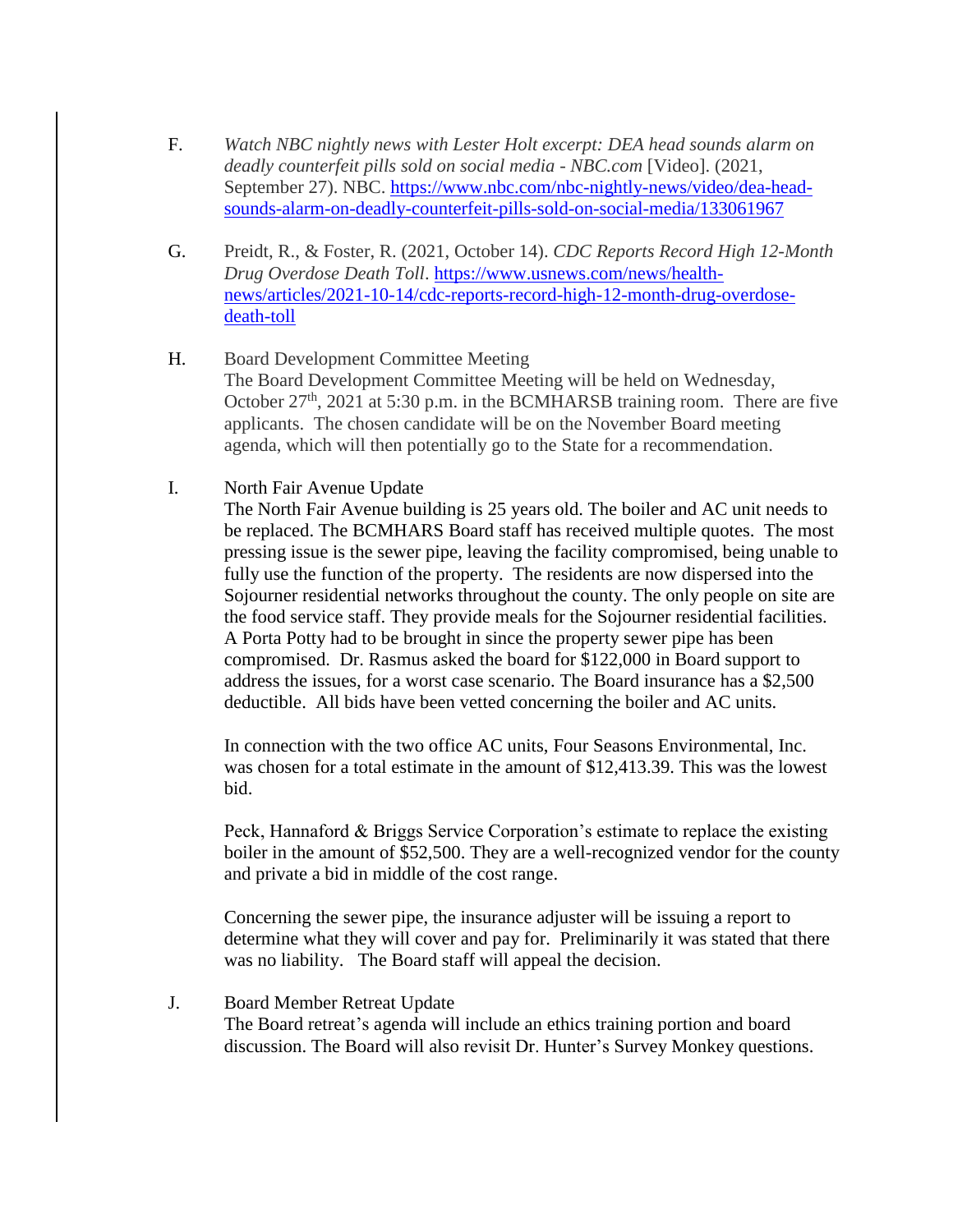K. Miscellaneous

Rev. Cummings shared a YouTube video link concerning her message at the 2021 Out of the Darkness Suicide Prevention Walk.

# **3. Review of Committee Meetings**

- 3.01 **October – ARS Committee Meeting Review – Dr. Hunter** Dr. Hunter gave a brief update on the ARS Committee meeting activities this month.
- 3.02 **October – MH Committee Meeting Review – Kim McKinney** Ms. McKinney gave a brief update on the MH Committee meeting activities this month.

# **4. New Business**

# 4.01 **Meeting Minutes**

- A. September Executive Committee Meeting Minutes
- B. September Board Meeting Minutes
- C. October ARS Meeting Minutes
- D. October MH Meeting Minutes

*Dr. Hunter motioned to approve the Executive Committee Meeting Minutes. Mr. Himm seconded the motion. The vote carried the motion.*

*Dr. Hunter motioned to approve the September Board Meeting Minutes. Father Pucke seconded the motion. The vote carried the motion.*

*Mr. Silvani motioned to approve the ARS Meeting Minutes. Mr. Swigonski seconded the motion. The vote carried the motion.*

*Mr. Himm motioned to approve the MH Meeting Minutes. Ms. McKinney seconded the motion. The vote carried the motion.* 

# 4.02 **Focus Group Meeting Minutes**

- A. 8/16/21 SUM CSU Meeting Minutes
- B. 8/21/21 Provider CSU Meeting Minutes
- C. 8/24/21 Hospital CSU Meeting Minutes
- D. 8/24/21 NAMI/BH CSU Meeting Minutes
- E. 8/25/21 Judicial CSU Meeting Minutes
- F. 8/26/21 Clergy CSU Meeting Minutes
- G. 8/27/21 Community CSU Meeting Minutes
- H. 9/15/21 NAMI Second CSU Meeting Minutes
- I. 9/16/21 Hospital Second CSU Meeting Minutes
- J. 9/20/21 Judicial Second CSU Meeting Minutes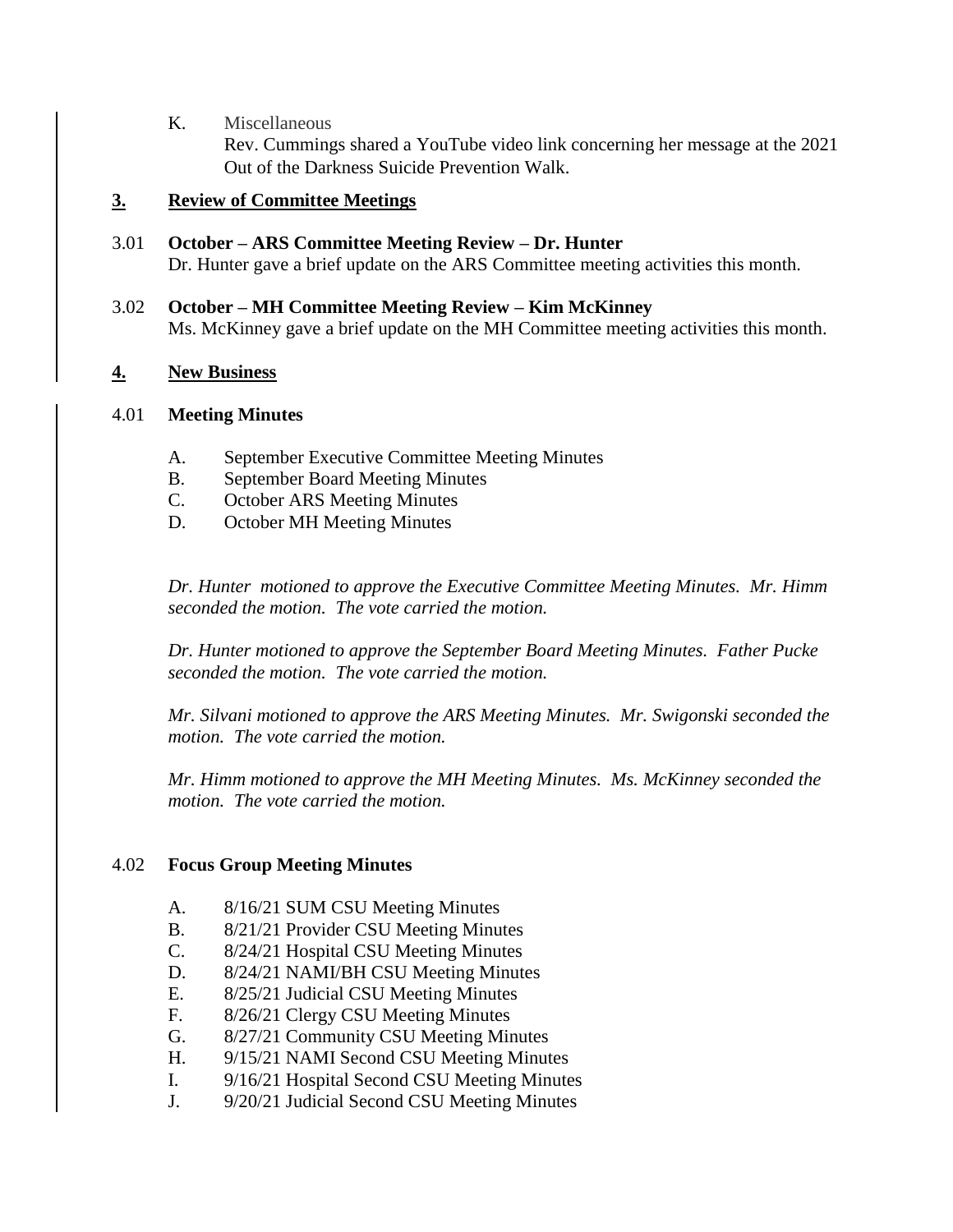- K. 9/21/21 SUM Second CSU Meeting Minutes
- L. 9/23/21 Clergy Second CSU Meeting Minutes
- M. 9/24/21 Law Enforcement and Fire Department Second CSU Meeting Minutes
- N. 9/27/21 Provider Second CSU Meeting Minutes
- O. 9/28/21 Community Second CSU Meeting Minutes

Dr. Rasmus has been following the process that was presented at the June board meeting. There are 8 focus groups: SUM (System Unification), judicial, hospital, clergy, NAMI/consumer, provider, law enforcement/fire department, and community. There have been two sets of meetings from the eight focus groups, for a total of 16 sets of minutes. From these eight focus groups, Dr. Rasmus now has participants for an advisory committee. The goal is to begin the first week in November.

Troy Harper has done a qualitative analysis of the first eight meetings thus far. He will have all 16 meetings done by the November board meeting. He looked at themes in the minutes, identified what they were and color coded them in a list by most frequent to least.

## 4.03 **Commissioners Holiday Observances**

On October 4<sup>th</sup>, 2021 the County Commissioners adopted Juneteenth day as a date of observance. Dr. Rasmus requested the Board to recognize Juneteenth day as a legal holiday.

*Mr. Silvani motioned to approve Juneteenth Day. Mother Suzanne seconded the motion. The vote carried the motion.*

### 4.04 **Financial Report**

The August Financial Report (16% through the fiscal year) shows that the Board has budgeted \$17,956,632 and has collected \$1,126,688 which is 6.27% of its revenue so far. Year To Date Administration costs are \$270,196 (15% of budget) with a budget of \$1,753,108. The Board has currently paid 10% of its budget. Current cash balance is \$18,664,787.

*Mr. Tucker motioned to approve the Financial Report. Mr. Silvani seconded the motion. The vote carried the motion.*

# 4.05 **Budget Revisions and Program Narratives**

**Access Counseling** – provider facilitated budget revision request to increase the second step program in the amount of \$5,000.

A provider facilitated budget revision request to increase Harm Reduction SOR funding by \$406,508 effective by 9/30/21 for a total of \$541,810.

A provider facilitated budget revision request to increase Housing Opportunities SOR funding by \$97,500 effective 9/30/21 for a total of \$167,038.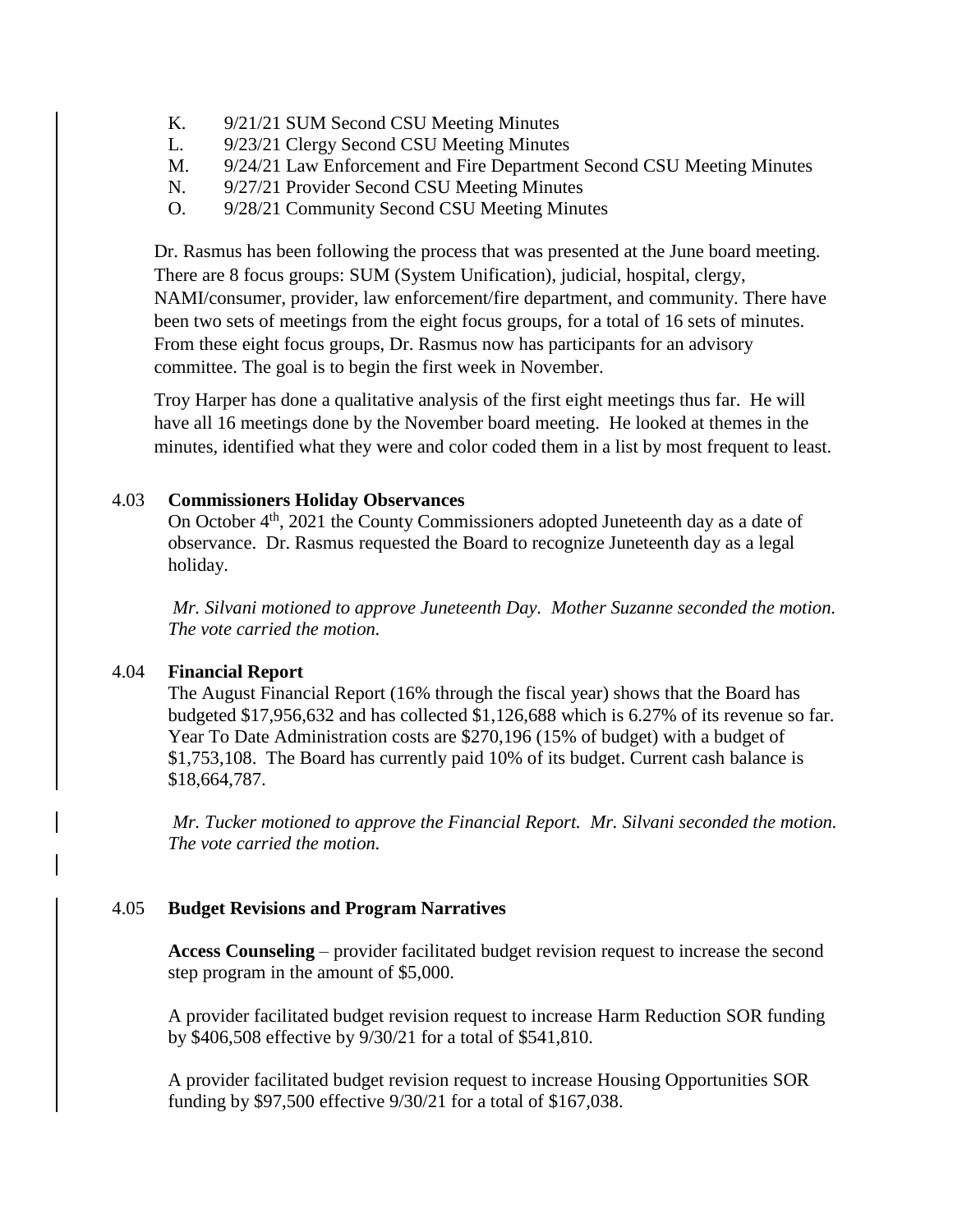New contract amount not to exceed \$1,620,098, with program narratives.

**Community Behavioral Health** – provider facilitated budget revision request to increase Jail Program SOR funding by \$412,500 effective 9/30/21 for a total of \$565,500.

Provider facilitated budget revision request to increase group home funding by \$48,000 for a total of \$1,354,594.

Provider facilitated budget revision request for a change in billing COSSAP grant from invoice to GOSH claim 837.

New contract amount not to exceed \$3,852,675, with program narratives.

**DeCoach Rehabilitation Centre** – Provider facilitated budget revision request to increase Outreach Program SOR funding by \$60,000 effective 9/30/21 for a total of \$82,539.

New contract amount not to exceed \$121,539, with program narrative.

**Envision Partnerships** – Provider facilitated budget revision request to increase Stigma Reduction & Prevention Program SOR funding by \$75,000 effective 9/30/21 for a total of \$105,000.

New contract amount not to exceed \$968,324.

**Sojourner Recovery Services** – Provider facilitated budget revision request to increase Recovery Housing Program SOR funding by \$246,820 effective 9/30/21 for a total of \$345,548.

Provider facilitated budget revision request for new federal funds for the Mental Health Court Program – SAMI Court in the amount of \$18,750.

New contract amount not to exceed \$1,879,583.

**Transitional Living** – Provider facilitated budget revision request to increase the PATH homeless program by \$12,000 for a total of \$135,541.

New contract amount not to exceed \$2,016,446.

*Pastor Bailey motioned to approve the Budget Revisions and Program Narratives. Mr. Tucker seconded the motion. The vote carried the motion.*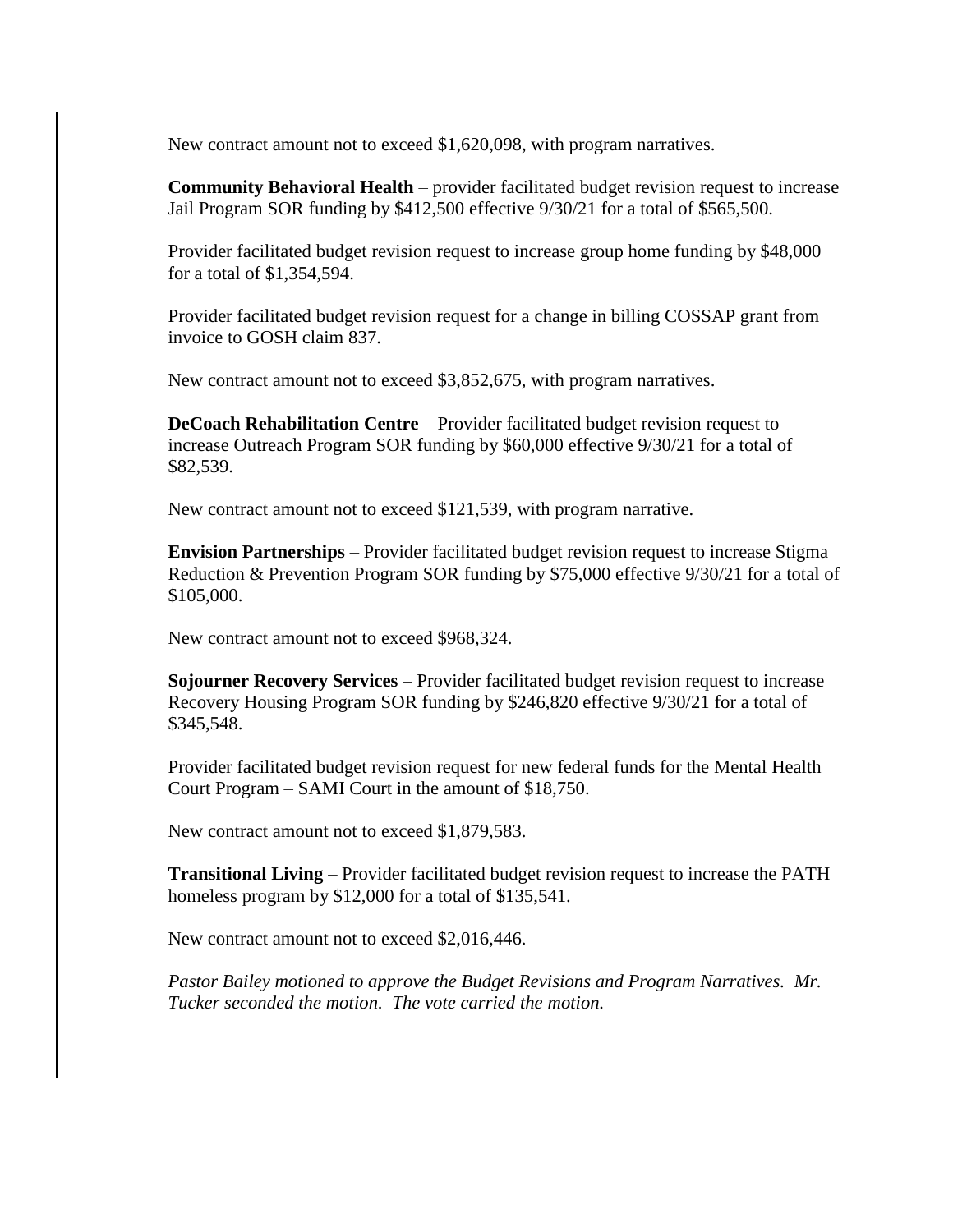#### 4.06 **Calendar Year Budget**

Dr. Rasmus and Mr. Rhodus discussed the calendar year budget from January 2022 – December 2022.

*Mr. Bement motioned to approve the Calendar Year Budget. Mr. Tucker seconded the motion. The vote carried the motion.*

#### 4.07 **Revised Jan Pro Contract**

The FY22 Jan Pro Contract was approved at the September Board meeting. Page 7 was missing so it was added for the Board to re-approve.

*Mr. Himm motioned to approve the Revised Jan Pro Contract. Rev. Smith seconded the motion. The vote carried the motion.*

#### 4.08 **MRSS Agreement**

The MRSS (Mobile Response and Stabilization Services) Agreement in the amount of \$36,000 is for reimbursement of expenses incurred in the provision of services, including peer support from October 1, 2021 through December 31, 2021.

*Mr. Silvani motioned to approve the MRSS Agreement. Kim seconded the motion. The vote carried the motion.*

#### 4.09 **TLC Lease Amendment**

The original TLC Lease was signed in August of 2020. A Lease Amendment was signed in December of 2020 correcting the TLC address. The Amendment to the Lease Contract signed in April of 2020 changed the effective dates from April 30, 2020 through October 31, 2021. A new amendment to the lease agreement has been made to state the effective dates are now November 1, 2021 through June 30, 2022. It is important to note this is a three way agreement between the county commissioners and the BCMHARSB and then between the BCMHARSB and TLC. This amendment aligns the end dates on all of these agreements.

*Mr. Swigonksi motioned to approve the TLC Lease Amendment. Rev. Cummings seconded the motion. The vote carried the motion.*

#### 4.10 **Board Internal / External Scorecard (For Informational Only)**

Dr. Rasmus reviewed the BCMHARB internal and external Scorecard procedures.

#### 4.11 **Board Self-Evaluation Review**

David Swigonski reviewed the September Survey Monkey Board Self-Assessment results. 11 out of the 17 board members answered the Survey Monkey. The goal is to have all Board members answer the survey at each Board meeting. The BCMHARS new Vista worker, Troy Harper, created an excel spreadsheet to do running averages for each